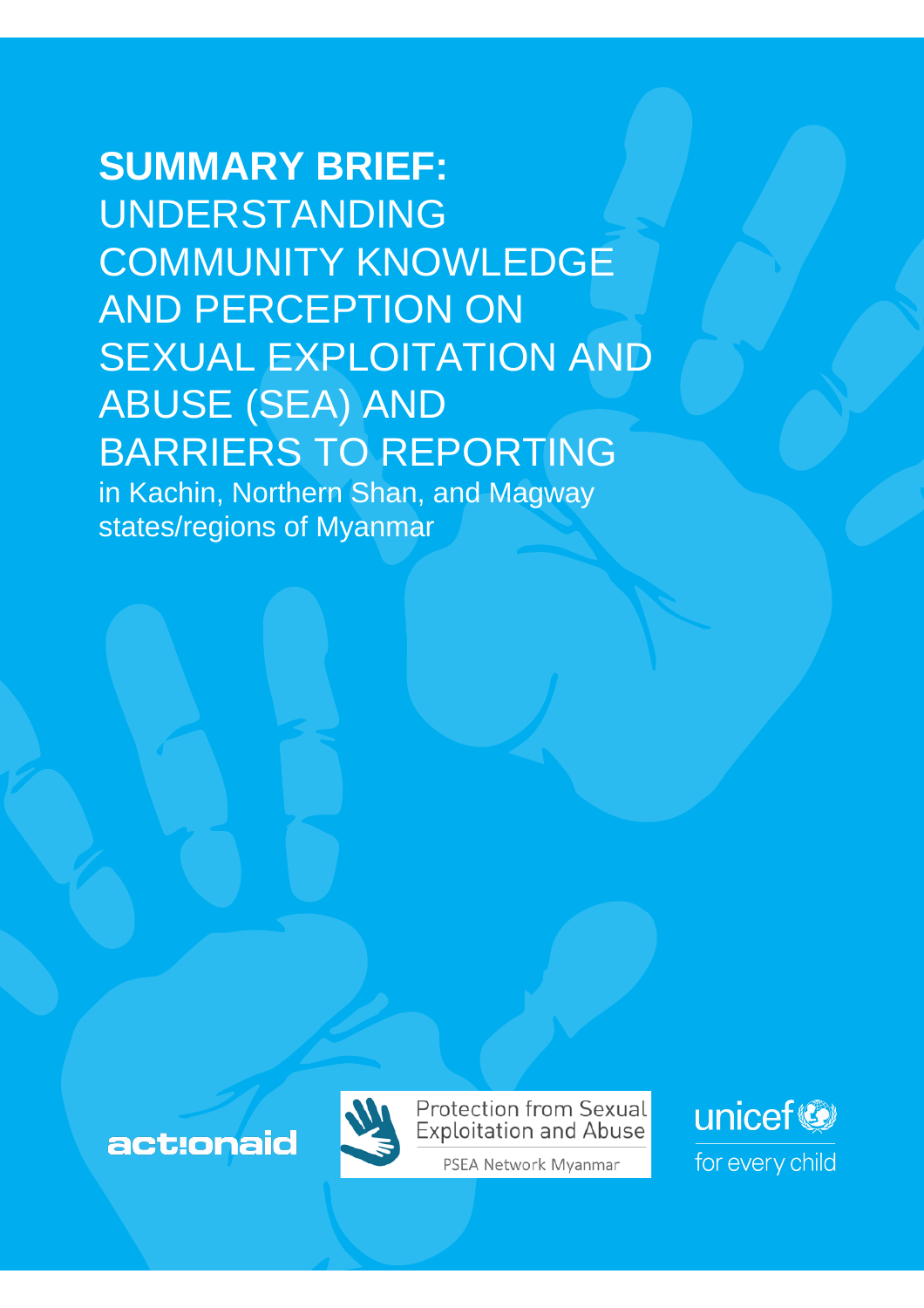# **Contents**

| Introduction                                                                                            | 3 |
|---------------------------------------------------------------------------------------------------------|---|
| <b>Recommendations and Evidence</b>                                                                     |   |
| 1. Raise awareness of Protection from Sexual Exploitation<br>and Abuse (PSEA) within communities        | 4 |
| 2. Regularly conduct PSEA capacity building training for<br>field staff, including community volunteers | 5 |
| 3. Engagement of community, specifically<br>women actors, in addressing SEA                             | 6 |
| 4. Ensure coordinated PSEA mechanisms are integrated<br>in women and girl's safe spaces                 |   |
| <b>Endnotes</b>                                                                                         | 8 |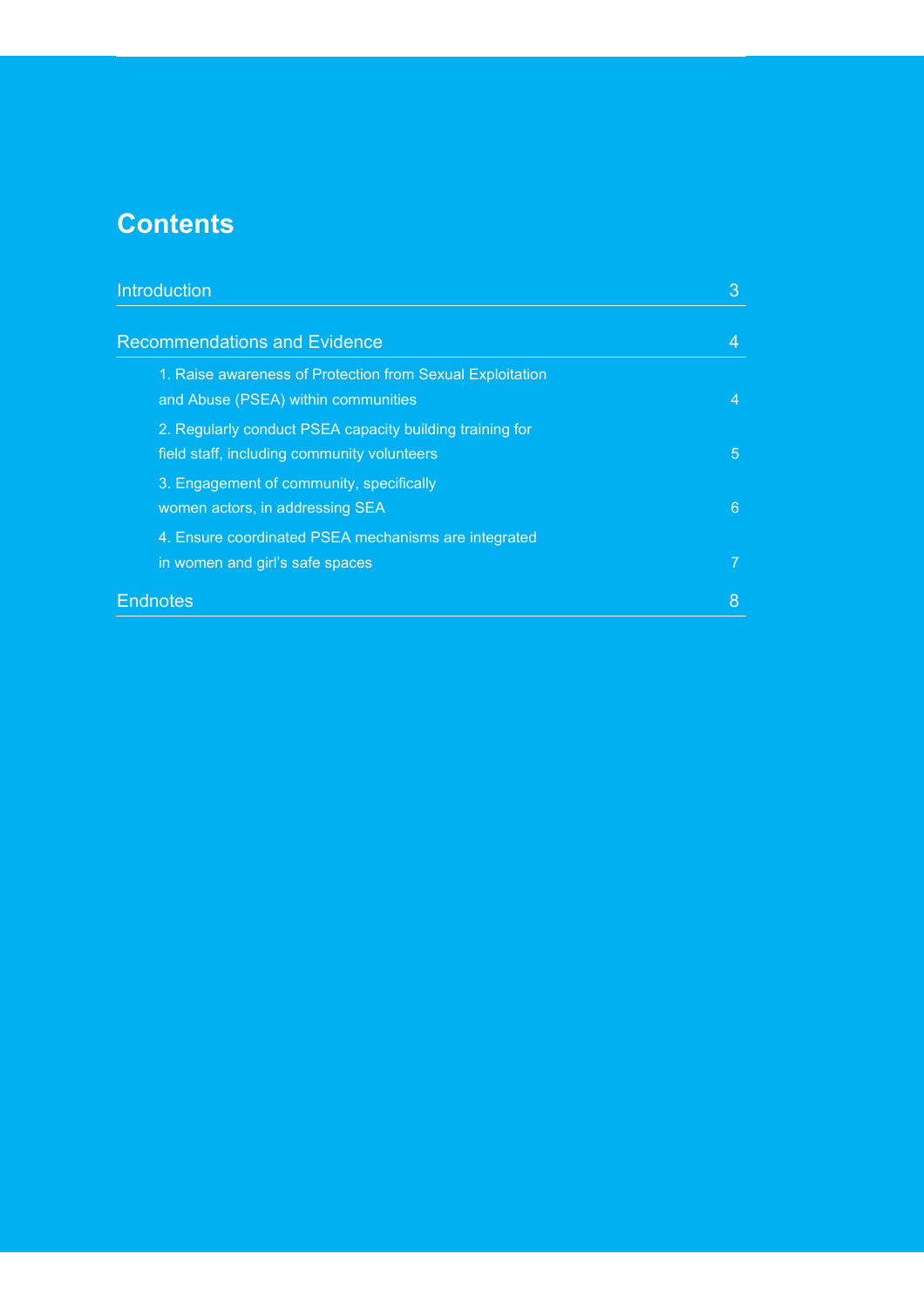# **Understanding community knowledge and perception on Sexual exploitation and abuse (SEA) and barriers to reporting in Kachin, Northern Shan, and Magway states/regions of Myanmar**

# Introduction

Against a backdrop of entrenched patriarchal norms and practices, Myanmar faces some of the highest rates of gender-based violence (GBV) in the region.<sup>1</sup> The UN states that violence against women and girls is a 'silent emergency' in Myanmar,<sup>2</sup> embedded in multiple prolonged complex conflict dynamics, chronic poverty and vulnerability to natural hazards.

**As such, different forms of gender-based violence, including sexual exploitation and abuse (SEA) remain an acute and prevalent problem throughout Myanmar.** 

*The 2016 InterAgency Standing Committee (IASC) definitions of sexual exploitation and abuse are:*

- Sexual exploitation: 'Any actual or attempted abuse of a position of vulnerability, differential power or trust, for sexual purposes including but not limited to, profiting monetarily, socially or politically from the sexual exploitation of another'
- Sexual abuse: The actual or threatened physical intrusion of a sexual nature, whether by force or under unequal or coercive conditions'

ActionAid's definition of sexual exploitation and abuse aligns to the IASC definition but also covers other areas of Gender Based Violence and abuse (not just sexual) to acknowledge that all forms of sexual violence, and the abuse of power, intersect and inform each other.

ActionAid Myanmar has produced a research study<sup>3</sup> to understand the level of community awareness and knowledge of SEA within Myanmar, and the existing reporting mechanisms and barriers to reporting in the crisis affected areas of Kachin, Northern Shan and non-conflicted Magway regions<sup>4</sup>.

The findings demonstrate that knowledge and understanding of SEA is low amongst the community members who participated within the research, with the misconception that SEA is predominantly sexual violence, such as rape and Intimate Partner violence, and with limited understanding of the interlinkages of power and subsequently abuse of power that can perpetrate SEA. The findings highlighted that awareness on SEA was also different between the regions the research was conducted, with participants from IDP camps of Kachin and northern Shan states having a more robust understanding of the reporting mechanisms compared to the interviewed participants of Magway region, which is an area that does not traditionally receive direct aid from humanitarian settings. As such, more than 63% of U-report surveyed respondents from Magway did not recognise power imbalance between aid workers and community workers. When communities were interviewed regarding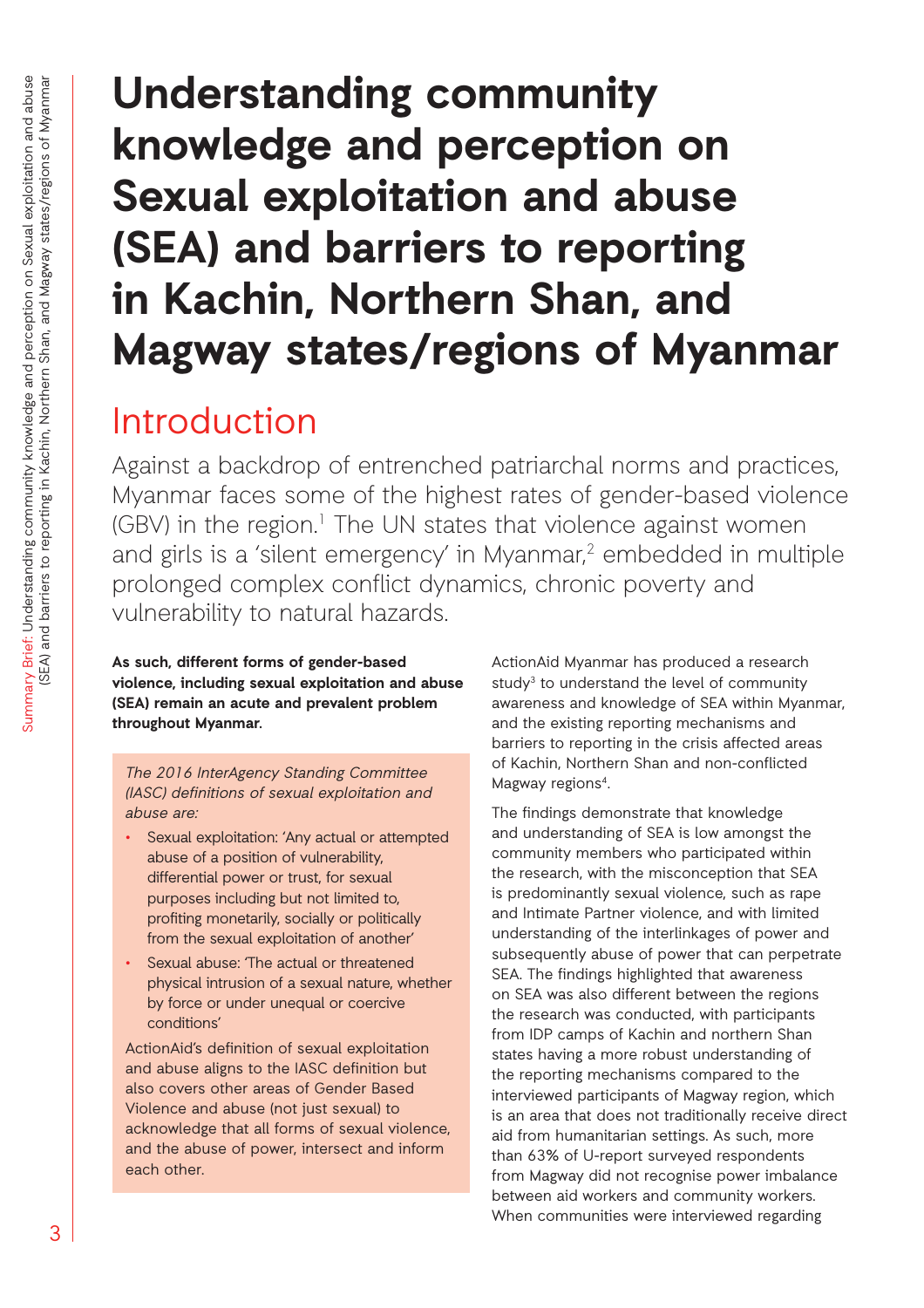reporting mechanism, participants from Magway region referred to formal justice system such as police, legislative structure, and judicial system instead of the current GBV or SEA reporting mechanism which is run by the INGOs, NGOs and CSOs whereas participants from conflict affected states emphasised more on reporting to the camp leader and its management committee.

In addition, the research highlighted survivors' fear of retribution from the perpetrator, concern about the confidentiality of reporting mechanisms. The research also indicated that Myanmar's cultural patriarchal norms have led to SEA being tolerated or even normalised and instilled a culture of silence and further victimisation of SEA survivors. The findings indicated that this was more evident in conflict-affected communities – especially within Internally Displaced Person (IDP) camps – where violence is exacerbated by segregation, overcrowding and lack of privacy. The community perspective towards humanitarian aid workers is positive without single case of SEA by humanitarian aid workers being reported as part of this research. However, SEA by humanitarian aid worker remains a possibility and risks must be constantly monitored, and policies put in place to prevent these cases.

From the findings of this research report, this policy brief focuses on four key recommendations to PSEA workers, and the wider humanitarian community to support in building a robust understanding of SEA, and addressing SEA through a survivor-centred approach and strengthening PSEA mechanisms in Myanmar.

#### *The four recommendations are:*

- 1. Increase PSEA Awareness raising within communities.
- 2. Regularly conduct PSEA Capacity Building Training to field staff, including community volunteers.
- 3. Engagement of community, specifically women actors, in addressing SEA.
- 4. Ensure coordinated PSEA mechanisms are integrated in women and girls' safe spaces.

# Recommendations and Evidence:

**1. Raise awareness of Protection from Sexual Exploitation and Abuse (PSEA) within communities:**

Findings demonstrated that most community members did not understand what constitutes SEA, with a large proportion of community members unable to see how aid workers could perpetrate SEA, or how SEA could result from power imbalances associated with gender, age or disability to name a few. 91 percent of surveyed participants replied that they were not aware of the standard principles that community aid workers had to comply regarding to sexual exploitation and abuse. Just over half (52 percent) of surveyed participants from the community correctly identifying humanitarian aid workers exchanging money, employment, goods or services for sex as SEA. Effective PSEA can only be delivered if everyone is aware of what behaviours to expect and not expect by aid workers – and that aid should never be given in exchange for financial or sexual gain.

The need for PSEA is further evidenced by the alarming number of respondents who expressed the belief that women and girls are fully, or partially responsible for SEA perpetrated against them. This links to the cultural patriarchal norms experienced in Myanmar, the status and position of women in society, and the belief in male superiority – all of which increase a woman or girl's risk of SEA.<sup>5</sup> Research participants corroborated these findings, emphasising that increased risk of SEA is connected to entrenched patriarchal norms, financial and social pressures, food insecurity and a culture of silence.

## "…sexual exploitation and abuse cases happen because of girls' misbehaviour and their seduction towards boys."

**Adult female**

This culture of tolerating SEA and only viewing sexual violence such as rape as 'serious' often results in self-blaming and can prevent survivors of SEA to seek support. The Myanmar Demographic Health Survey (2015-16) indicates SEA is consistently under-reported in Myanmar, even as a subset of gender-based violence cases. The study highlighted that 37 percent of women who had experienced violence did not report it or seek help from anyone including close family members.<sup>6</sup> SEA is rarely reported or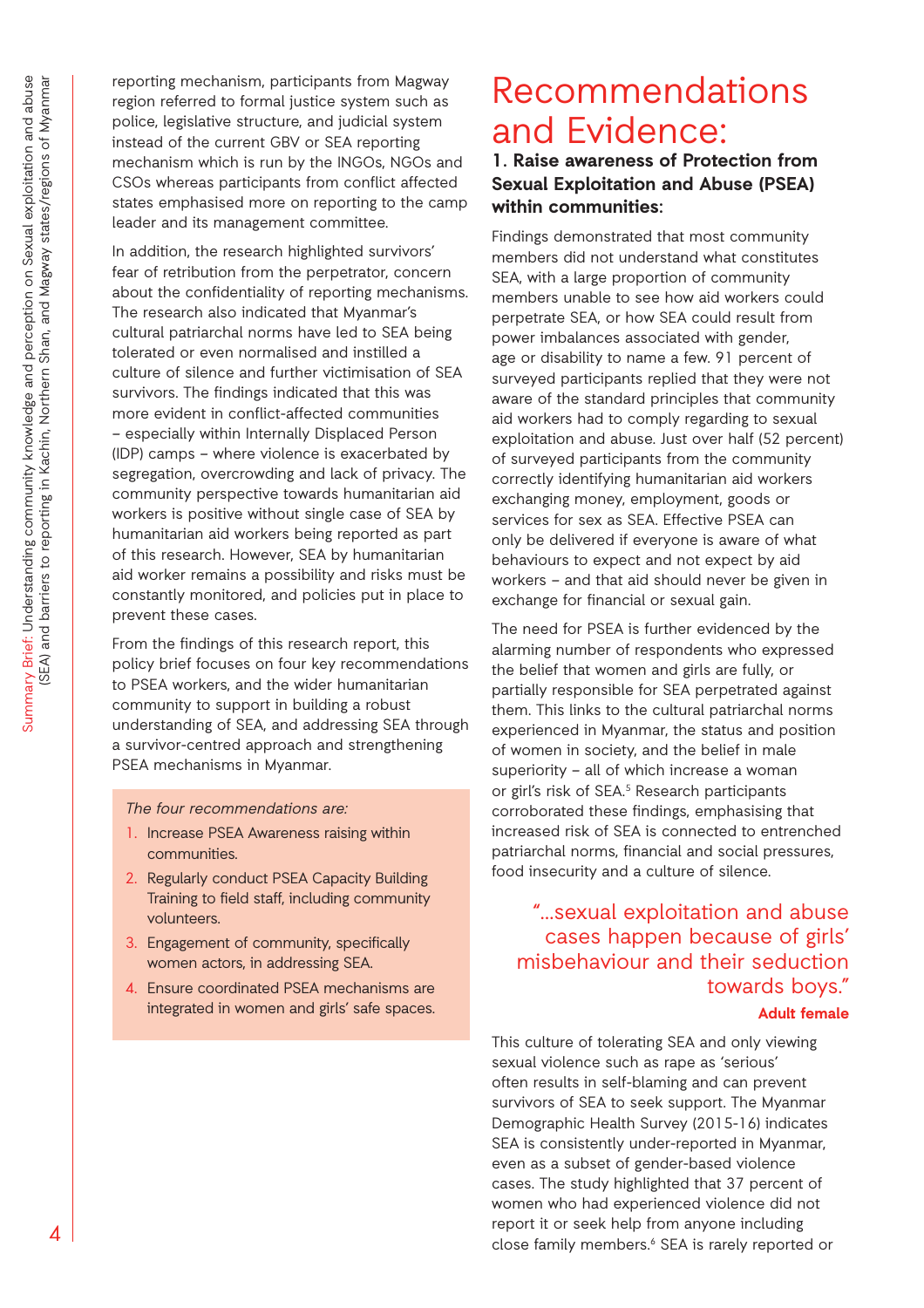acknowledged due to the barriers of women and girls face in Myanmar society, including harmful social norms reinforce the normalisation of violence and discrimination against women and hinder them from seeking support services.

This culture of underreporting and impunity was evident in the research findings, where participants raised concerns around fear of retribution and stigma, lack of anonymity in reporting, eroded trust in judicial system and lack of understanding of official or legal reporting mechanisms.

## "I do not dare to report. Let it be. I am afraid of being killed by perpetrator." **Adult female**

Risks of sexual exploitation and abuse are heightened where there is crisis, conflict and forced displacement. In this context, humanitarian workers are in a position of relative power and privilege to emergency affected populations, and community members face multiple layers of vulnerability towards SEA.

Yet alarmingly, in the IDP Camps where interviews were conducted in Kachin, Northern Shan, and Magway states, participants stressed that no specific PSEA related training sessions had been provided. Participants further revealed they had not received IEC material from aid organisations or details on the available reporting mechanisms, such as the PSEA hotline reporting number.

We need simple IEC materials to raise PSEA awareness in public. If we only include words, it will be difficult for illiterate people to understand. We need to add simple cartoons and animations so people could understand easily. I believe this will help reduce future SEA incidences." (Girl)

Research participants highlighted that they would be very supportive of "a myin phwint" or "awareness raising" training on SEA and reporting mechanisms, to give them more confidence and courage in speaking out against perpetrators:

"I want awareness raising trainings and special talks on this issue. Only then, village community would dare to speak up. I also want pamphlets, posters, and vinyls to be hung in public areas. I want these things to be carried out." **Boy**

Raising awareness of PSEA, is an important step to ensure SEA is prevented and responded to effectively. It is crucial that communities understand the root causes of SEA, as well as their rights, and entitlement to assistance and support. Early investment in awareness raising and prevention of SEA can avoid adverse effects later and help maintain the trust between communities and aid organisations which is critical to successful delivery of humanitarian assistance. This should include accessible awareness raising sessions and the adaptation and translation of key messaging on PSEA to ensure it is tailored to the community's context and delivered in appropriate formats.

PSEA policies and practices aim to end sexual exploitation and sexual abuse by humanitarian workers and ensure that allegations of SEA are responded to in a timely and appropriate manner. However, without an understanding of what these policies are, and what mechanisms are in place to address these, SEA will not be effectively addressed. To do so, initial steps need to be taken to raise awareness at community level.

#### *These include:*

- Running awareness raising training to understand what constitutes SEA with women, girls, boys and men in communities.
- Promoting and raising awareness of mechanisms to address and report SEA concerns, such as through the PSEA hotline.
- Creating simple, contextual and targeted PSEA Information Education and Communication Material in accessible formats (simplified texts, picture messages, audio recordings, graphics or videos) and a range of languages that can be easily disseminated through multiple channels.

### **2. Regularly conduct PSEA capacity building training for field staff, including community volunteers**

The 'Do No Harm'<sup>7</sup> principle is one of the fundamental responsibilities for every humanitarian assistance worker and it is imperative that they do not exploit and abuse their authority. It has been developed in response to the growing recognition of the potential negative effects of aid and is a vital element of all trainings of humanitarian actors. This principle should be used in coordination with PSEA capacity building training for all staff, including community volunteers.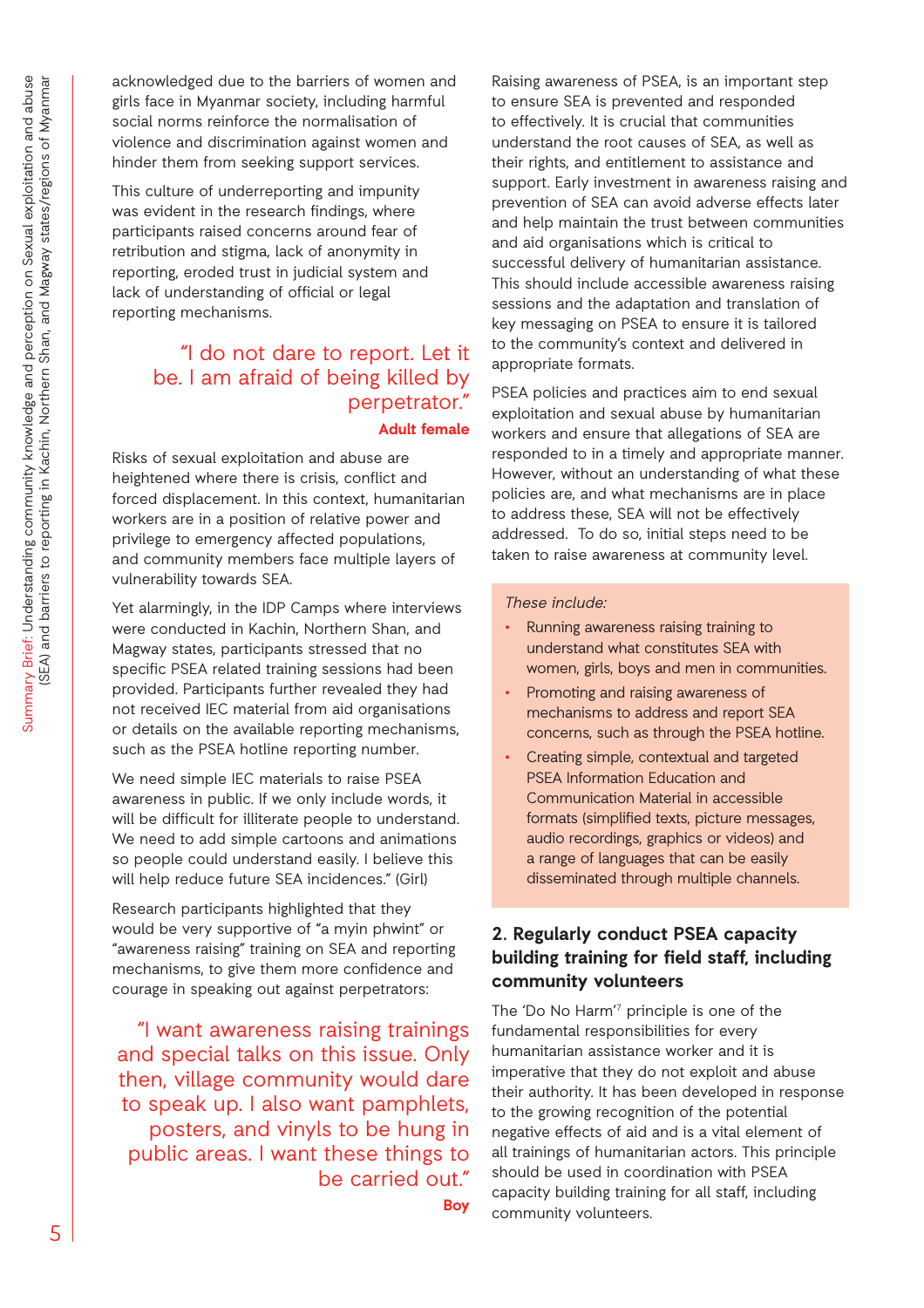Research findings found some community workers, especially local-based volunteers, had not been provided with specific PSEA trainings, but did attend trainings on GBV.

### "I do not remember whether I was provided PSEA training before or not, though I remember I had attended GBV training. But I nearly forget the contents of training." **Community worker**

Many participants were unsure of the procedures community aid workers must comply with. A community worker from northern Shan revealed that,

"I only work as a humanitarian worker for my village improvement. So, I am not aware of specific rules set up by the organization regarding SEA." **Community worker** 

It is vital to hold PSEA capacity building training and refresher training programmes for both staff and community volunteers who are directly working with the beneficiaries. This should include regular briefings on PSEA obligations, roles and responsibilities to the 'Do no Harm' principle, but also their own responsibilities in reporting and responding to SEA as needed.

More than half of the participants from IDP camps in Kachin, northern Shan and communities in Magway were unaware or uncertain of some of the reporting mechanisms, including how to reach out to the focal person to report SEA cases or how to report suspected SEA cases in the surrounding community.

As such, the PSEA capacity building training for field staff should include information and communication materials on how to provide support to survivors. This should include details on when, how and where to signpost support for an individual who requires assistance, and how to request referral by staff trained in supporting survivors of SEA. This is a crucial step in ensuring the accountability of all staff, and the sustainability of the PSEA mechanisms in place.

*This should be done through:*

- Holding regular PSEA training and refresher trainings for both staff and community members to develop rapport and trust with community members.
- Map referrals and share referral pathways with staff and volunteer support and promote these when working with communities.

### **3. Engagement of community, specifically women actors, in addressing SEA**

Most of the work to protect individuals from sexual exploitation and abuse is done at community level, especially through the support of local women. Nevertheless, several factors cause the exclusion of women from leading activities, or being in leadership positions in Myanmar.<sup>8</sup> These factors include deeply entrenched gender norms and widely held beliefs that men make more effective leaders, as well as the perceived subordinate status of women and girls compared to men.<sup>9</sup> As summarised by one research participant:

"In our tradition, men can work harder. Also, they have more power since they are the breadwinners of family…. Thus they (men) influence and use power on women. Their perception is like 'I am above her and believe that women couldn't do anything back towards them.'"

#### **Community worker**

The research findings corroborated this, as participants reported that camp leaders and camp management committee members in IDP camps are predominantly men. The male dominance in camp management committees was noted by participants, who highlighted women's voices are systematically excluded and that a lack of female leadership results in the specific needs of women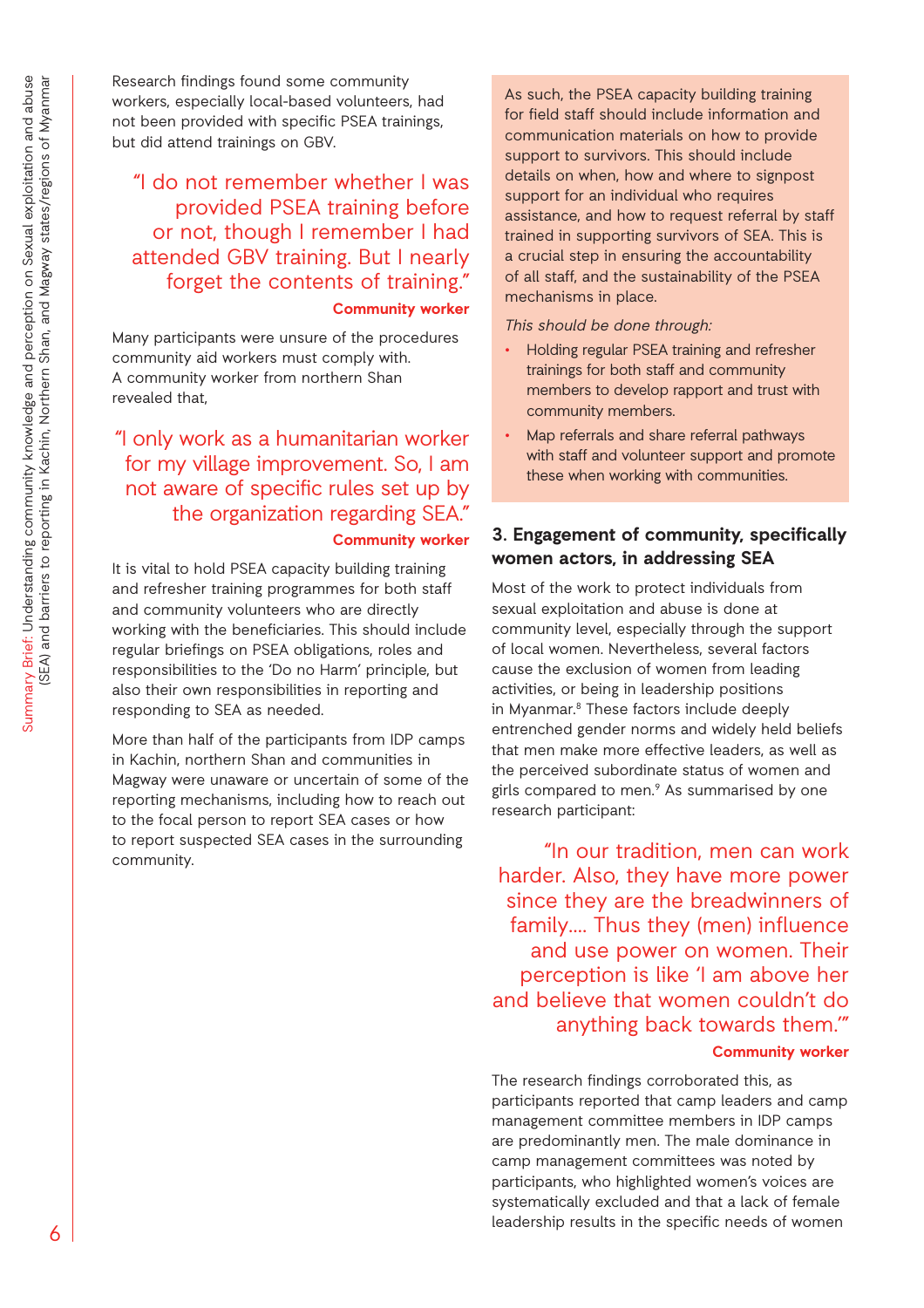and girls not receiving adequate attention or response. This is particularly important, as findings showed that often community members often rely on internal, informal community structures to report SEA concerns, often heavily relying on camp leaders to report cases, due to a lack of faith in formal reporting mechanisms and health care processes available. This is particularly problematic in IDP camps, where violence can be exacerbated by over-crowding, segregation, and lack of support and health care services.

The lack of women representation in SEA reporting mechanism was seen by participants as a major reporting barrier, with survivors fearing that SEA cases reported to male camp leaders would be dismissed. In order to successfully address SEA, there is a need to include women leaders in designing the prevention of SEA mechanisms and programmes, and to work closely with the camp leaders and community members. This will support women and girls to feel more comfortable in sharing their experiences and ensure that the voices and concerns of women are not ignored. This links to Myanmar's cultural patriarchal norms, which reinforce a culture of silence and further victimisation and blaming of SEA survivors, due the perceived subordinate status of women and girls compared to men.

Participants flagged that an additional step is needed to address SEA is the involvement of the community at large, such as Elders, village administrators, household leaders who have a specific level of influence in communities and *'... should be involved (in awareness building activities and trainings) …. In this way, they can influence everyone by knowing how to act if there will be any cases.'* Doing so will help the community identify, define, and act against SEA more effectively. Ensuring all community members have appropriate PSEA awareness training and understanding the disproportionate patriarchal norms, will support community members, such as camp leaders, to action and understand how to respond to the specific needs of women and girls.

In patriarchal context such as Myanmar, there is a need to work closely with local women and women actors as they have a strong understanding of the local context and the needs and realities of women, girls and the community as a whole.<sup>10</sup> This increased involvement and awareness of community will support a more effective response to SEA, in line with the needs and concerns of the community to ensure that PSEA services are safe and inclusive, developed by, and accountable to the community.

Engaging local populations and ensuring support locally is a crucial element in succeeding to promote work in the protection from sexual exploitation and abuse at community level.

#### *This should include:*

- Increasing representation of women in camp management sites, such as assigning female PSEA focal points and ensuring a gender balanced team.
- Engaging and working closely with community leaders, such as camp leaders, and local women groups to meaningfully develop and help shape PSEA programming

### **4. Ensure coordinated PSEA mechanisms are integrated in women and girl's safe spaces**

There is a need to have coordinated, safe, gendersensitive, and accessible SEA reporting channels and response mechanisms to improve reporting and help to build trust. This should start from understanding which services are currently being accessed by groups most susceptible to SEA.

Based on the research findings, community members would at times report SEA cases to GBV focal points, which may result in delays of an adequate response as well as survivors' retraumatisation if the response to the incidents is not timely and coordinated. Whilst there is a need to have dedicated PSEA and safeguarding focal points, collaborating with GBV actors is vital given the interlinkage between the two. It is important that PSEA and GBV actors work closely also because of overlapping in the response to both SEA and GBV services, for example the survivors' needs to access Psychosocial Support or more specialised mental health services.

A key activity that can combine access to information and safe reporting mechanisms together with access to response services such as Mental Health and Psychosocial Support (MHPSS) and referrals to shelters, health and legal services is the setup of women and girls' safe spaces.<sup>11</sup> Creating safe spaces is an important strategy in the protection and resilience building of women and girls affected by crisis and can guarantee the privacy needed to address certain issues.

We strongly recommend the PSEA Network members to liaise with the GBV Sub-cluster to retrieve and disseminate the information on existing GBV referral pathways. The PSEA Network should also ensure that referral pathways and